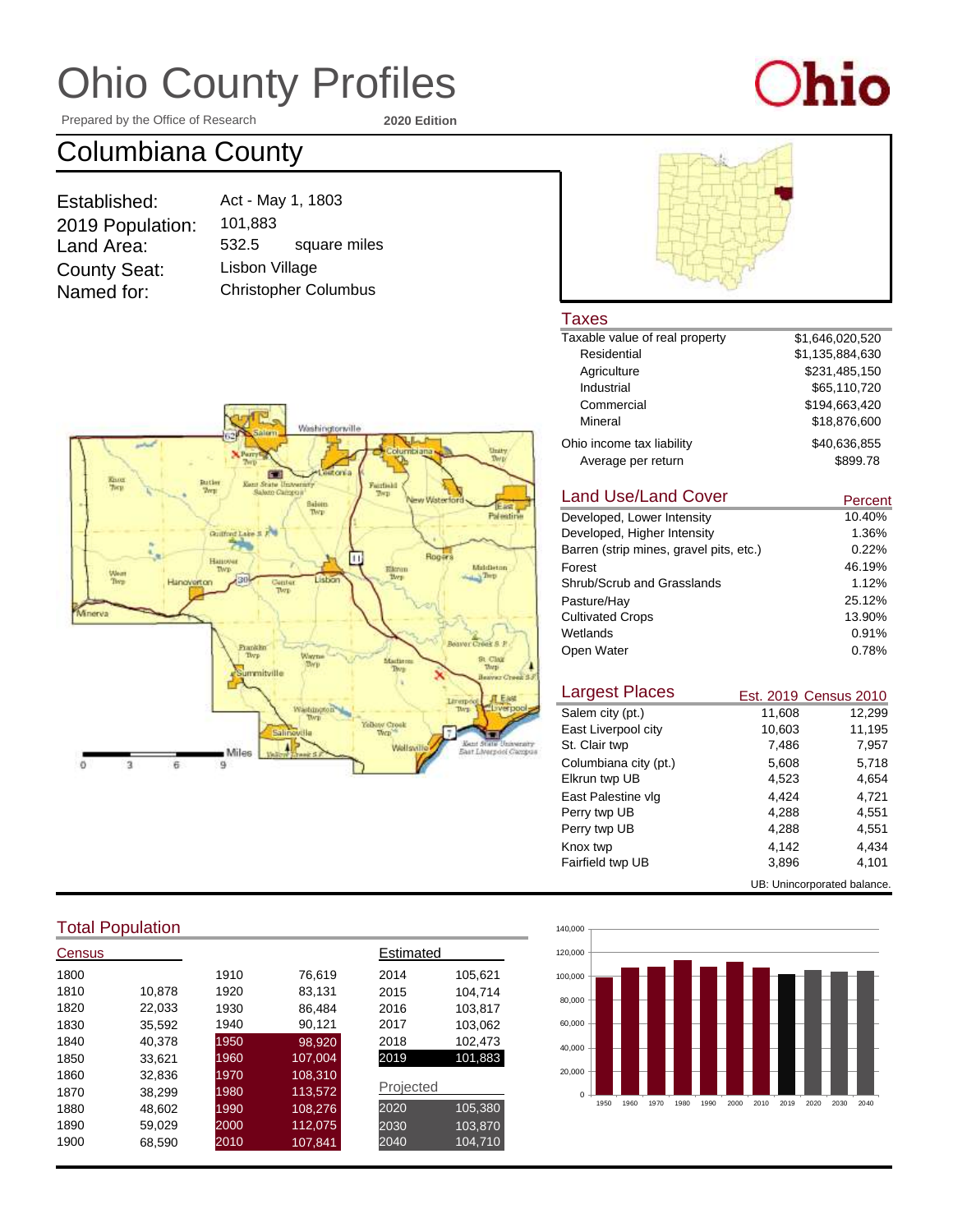| <b>Population by Race</b>     | <b>Number</b> | Percent | <b>Population by Age</b>    |
|-------------------------------|---------------|---------|-----------------------------|
| <b>ACS Total Population</b>   | 104,003       | 100.0%  | <b>ACS Total Population</b> |
| White                         | 98,739        | 94.9%   | Under 5 years               |
| African-American              | 2,292         | 2.2%    | 5 to 17 years               |
| Native American               | 126           | 0.1%    | 18 to 24 years              |
| Asian                         | 140           | 0.1%    | 25 to 44 years              |
| Pacific Islander              | 3             | 0.0%    | 45 to 64 years              |
| Other                         | 755           | 0.7%    | 65 years and more           |
| Two or More Races             | 1,948         | 1.9%    | <b>Median Age</b>           |
| Hispanic (may be of any race) | 1,793         | 1.7%    |                             |
| <b>Total Minority</b>         | 6.217         | 6.0%    | Eamily Type by Dr           |

| <b>Educational Attainment</b> | <b>Number</b> | Percent |
|-------------------------------|---------------|---------|
| Persons 25 years and over     | 74.532        | 100.0%  |
| No high school diploma        | 9.076         | 12.2%   |
| High school graduate          | 33,589        | 45.1%   |
| Some college, no degree       | 13.895        | 18.6%   |
| Associate degree              | 6.916         | 9.3%    |
| Bachelor's degree             | 7,410         | 9.9%    |
| Master's degree or higher     | 3.646         | 4.9%    |

#### Family Type by Employment Status

| Employment Status             | Number | Percent |
|-------------------------------|--------|---------|
| <b>Total Families</b>         | 27,897 | 100.0%  |
| Married couple, husband and   |        |         |
| wife in labor force           | 10,225 | 36.7%   |
| Married couple, husband in    |        |         |
| labor force, wife not         | 4,020  | 14.4%   |
| Married couple, wife in labor |        |         |
| force, husband not            | 2,296  | 8.2%    |
| Married couple, husband and   |        |         |
| wife not in labor force       | 4,507  | 16.2%   |
| Male householder,             |        |         |
| in labor force                | 1,317  | 4.7%    |
| Male householder,             |        |         |
| not in labor force            | 547    | 2.0%    |
| Female householder,           |        |         |
| in labor force                | 2,931  | 10.5%   |
| Female householder,           |        |         |
| not in labor force            | 2,054  | 7.4%    |

| Household Income        | Number   | Percent |
|-------------------------|----------|---------|
| <b>Total Households</b> | 41,854   | 100.0%  |
| Less than \$10,000      | 2,697    | 6.4%    |
| \$10,000 to \$19,999    | 4,526    | 10.8%   |
| \$20,000 to \$29,999    | 6.213    | 14.8%   |
| \$30,000 to \$39,999    | 4,332    | 10.4%   |
| \$40,000 to \$49,999    | 4.673    | 11.2%   |
| \$50,000 to \$59,999    | 3,298    | 7.9%    |
| \$60,000 to \$74,999    | 4.277    | 10.2%   |
| \$75,000 to \$99,999    | 5,292    | 12.6%   |
| \$100,000 to \$149,999  | 4,409    | 10.5%   |
| \$150,000 to \$199,999  | 1,204    | 2.9%    |
| \$200,000 or more       | 933      | 2.2%    |
| Median household income | \$46,306 |         |

Percentages may not sum to 100% due to rounding.

### Columbiana County

| <b>Number</b> | Percent | Population by Age           | <b>Number</b> | Percent |
|---------------|---------|-----------------------------|---------------|---------|
| 104.003       | 100.0%  | <b>ACS Total Population</b> | 104.003       | 100.0%  |
| 98,739        | 94.9%   | Under 5 years               | 5,423         | 5.2%    |
| 2,292         | 2.2%    | 5 to 17 years               | 16,098        | 15.5%   |
| 126           | 0.1%    | 18 to 24 years              | 7,950         | 7.6%    |
| 140           | 0.1%    | 25 to 44 years              | 23,999        | 23.1%   |
| 3             | 0.0%    | 45 to 64 years              | 30.474        | 29.3%   |
| 755           | 0.7%    | 65 years and more           | 20,059        | 19.3%   |
| 1,948         | 1.9%    | <b>Median Age</b>           | 44.0          |         |

### Family Type by Presence of

| Own Children Under 18          | <b>Number</b> | Percent |
|--------------------------------|---------------|---------|
| <b>Total Families</b>          | 27,995        | 100.0%  |
| Married-couple families        |               |         |
| with own children              | 7.047         | 25.2%   |
| Male householder, no wife      |               |         |
| present, with own children     | 937           | 3.3%    |
| Female householder, no husband |               |         |
| present, with own children     | 2.347         | 8.4%    |
| Families with no own children  | 17.664        | 63.1%   |

### Poverty Status of Families

### By Family Type by Presence

| <b>Number</b> | Percent |
|---------------|---------|
| 27,995        | 100.0%  |
| 25,063        | 89.5%   |
| 2,932         | 10.5%   |
|               |         |
| 537           | 18.3%   |
|               |         |
| 284           | 9.7%    |
|               |         |
| 1,308         | 44.6%   |
| 803           | 27.4%   |
|               |         |

### Ratio of Income

| <b>To Poverty Level</b>            | <b>Number</b> | <b>Percent</b> |
|------------------------------------|---------------|----------------|
| Population for whom poverty status |               |                |
| is determined                      | 100,118       | 100.0%         |
| Below 50% of poverty level         | 6.374         | $6.4\%$        |
| 50% to 99% of poverty level        | 8.265         | 8.3%           |
| 100% to 124% of poverty level      | 5,363         | 5.4%           |
| 125% to 149% of poverty level      | 5,872         | 5.9%           |
| 150% to 184% of poverty level      | 7,270         | 7.3%           |
| 185% to 199% of poverty level      | 3.635         | 3.6%           |
| 200% of poverty level or more      | 63,339        | 63.3%          |

| <b>Geographical Mobility</b>     | <b>Number</b> | Percent |
|----------------------------------|---------------|---------|
| Population aged 1 year and older | 103,050       | 100.0%  |
| Same house as previous year      | 90,810        | 88.1%   |
| Different house, same county     | 8.289         | 8.0%    |
| Different county, same state     | 2.054         | 2.0%    |
| Different state                  | 1.797         | 1.7%    |
| Abroad                           | 100           | 0.1%    |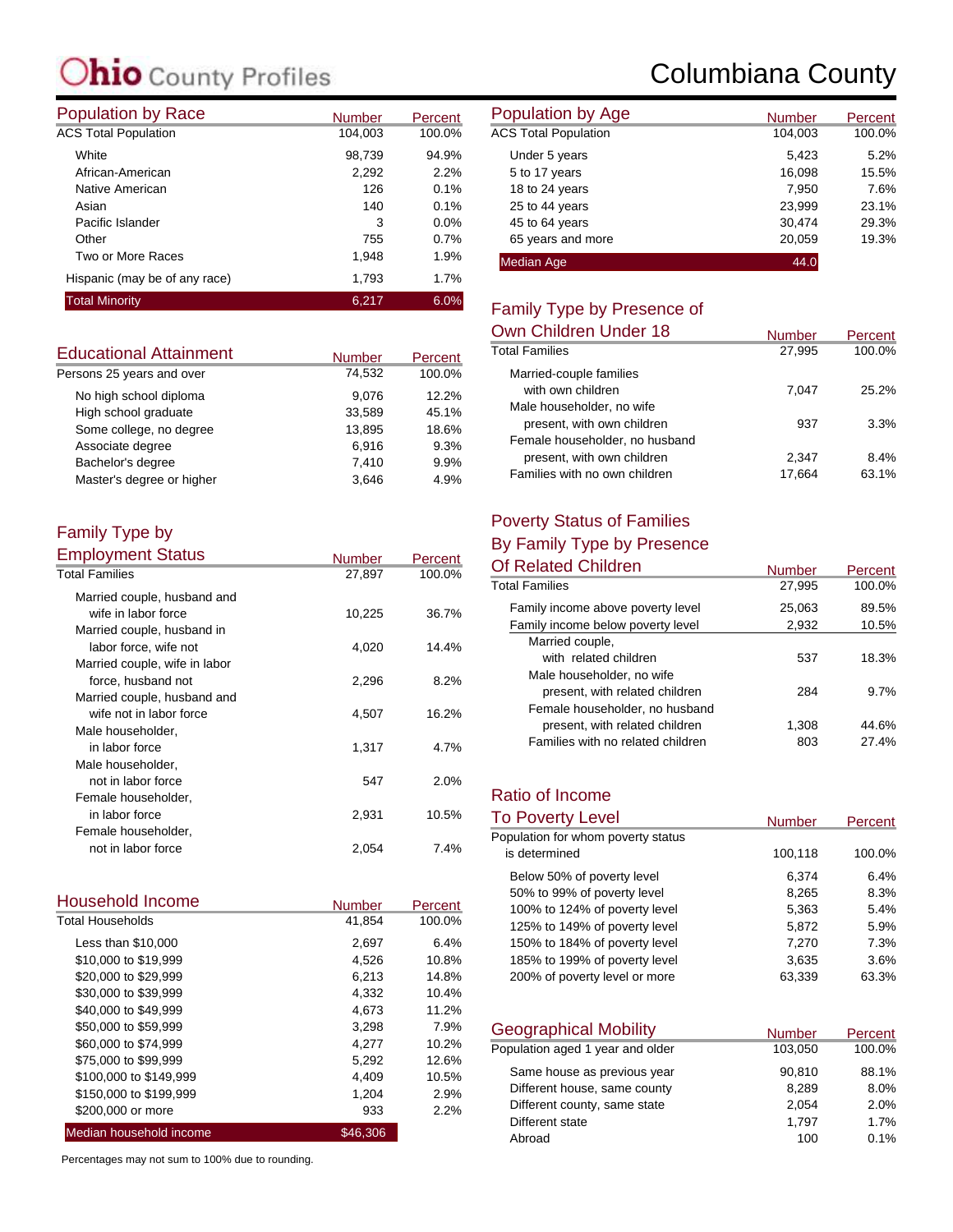### **C**ounty Profiles

| <b>Travel Time To Work</b> | <b>Number</b> | Percent | <b>Gross Rent</b>                                                                                                                                                                                                                                                                                                                                                                                                      | Number     |
|----------------------------|---------------|---------|------------------------------------------------------------------------------------------------------------------------------------------------------------------------------------------------------------------------------------------------------------------------------------------------------------------------------------------------------------------------------------------------------------------------|------------|
| Workers 16 years and over  | 43,199        | 100.0%  | Specified renter-occupied housing units                                                                                                                                                                                                                                                                                                                                                                                | 11,348     |
| Less than 15 minutes       | 14.382        | 33.3%   | Less than \$100                                                                                                                                                                                                                                                                                                                                                                                                        | 76         |
| 15 to 29 minutes           | 13.441        | 31.1%   | \$100 to \$199                                                                                                                                                                                                                                                                                                                                                                                                         | <b>290</b> |
| 30 to 44 minutes           | 8,353         | 19.3%   | \$200 to \$299                                                                                                                                                                                                                                                                                                                                                                                                         | 383        |
| 45 to 59 minutes           | 3.481         | 8.1%    | \$300 to \$399                                                                                                                                                                                                                                                                                                                                                                                                         | 754        |
| 60 minutes or more         | 3.542         | 8.2%    | \$400 to \$499                                                                                                                                                                                                                                                                                                                                                                                                         | 912        |
| Mean travel time           | 25.5 minutes  |         | \$500 to \$599                                                                                                                                                                                                                                                                                                                                                                                                         | 1,601      |
|                            |               |         | $\mathbf{a} \mathbf{a} \mathbf{a} \mathbf{a} \mathbf{b} \mathbf{a} \mathbf{a} \mathbf{b} \mathbf{a} \mathbf{b} \mathbf{b} \mathbf{b} \mathbf{b} \mathbf{b} \mathbf{b} \mathbf{b} \mathbf{b} \mathbf{b} \mathbf{b} \mathbf{b} \mathbf{b} \mathbf{b} \mathbf{b} \mathbf{b} \mathbf{b} \mathbf{b} \mathbf{b} \mathbf{b} \mathbf{b} \mathbf{b} \mathbf{b} \mathbf{b} \mathbf{b} \mathbf{b} \mathbf{b} \mathbf{b} \mathbf{$ | 1.000      |

| <b>Housing Units</b>   | <b>Number</b> | Percent |
|------------------------|---------------|---------|
| Total housing units    | 46,818        | 100.0%  |
| Occupied housing units | 41.854        | 89.4%   |
| Owner occupied         | 30,506        | 72.9%   |
| Renter occupied        | 11.348        | 27.1%   |
| Vacant housing units   | 4.964         | 10.6%   |

| <b>Year Structure Built</b> | <b>Number</b> | Percent |
|-----------------------------|---------------|---------|
| Total housing units         | 46,818        | 100.0%  |
| Built 2014 or later         | 184           | 0.4%    |
| Built 2010 to 2013          | 536           | 1.1%    |
| Built 2000 to 2009          | 3,596         | 7.7%    |
| Built 1990 to 1999          | 4.516         | 9.6%    |
| Built 1980 to 1989          | 3,623         | 7.7%    |
| Built 1970 to 1979          | 6,755         | 14.4%   |
| Built 1960 to 1969          | 5,761         | 12.3%   |
| Built 1950 to 1959          | 5.298         | 11.3%   |
| Built 1940 to 1949          | 3.445         | 7.4%    |
| Built 1939 or earlier       | 13,104        | 28.0%   |
| Median year built           | 1963          |         |

### Value for Specified Owner-

| <b>Occupied Housing Units</b>          | <b>Number</b> | Percent |
|----------------------------------------|---------------|---------|
| Specified owner-occupied housing units | 30,506        | 100.0%  |
| Less than \$20,000                     | 1.581         | 5.2%    |
| \$20,000 to \$39,999                   | 1,675         | 5.5%    |
| \$40,000 to \$59,999                   | 2,685         | 8.8%    |
| \$60,000 to \$79,999                   | 3,892         | 12.8%   |
| \$80,000 to \$99,999                   | 4,308         | 14.1%   |
| \$100,000 to \$124,999                 | 4,153         | 13.6%   |
| \$125,000 to \$149,999                 | 3,148         | 10.3%   |
| \$150,000 to \$199,999                 | 4,338         | 14.2%   |
| \$200,000 to \$299,999                 | 3,179         | 10.4%   |
| \$300,000 to \$499,999                 | 1,104         | 3.6%    |
| \$500,000 to \$999.999                 | 322           | 1.1%    |
| \$1,000,000 or more                    | 121           | 0.4%    |
| Median value                           | \$106.700     |         |

| <b>House Heating Fuel</b>  | <b>Number</b> | Percent |
|----------------------------|---------------|---------|
| Occupied housing units     | 41,854        | 100.0%  |
| Utility gas                | 21.840        | 52.2%   |
| Bottled, tank or LP gas    | 3,353         | 8.0%    |
| Electricity                | 10,369        | 24.8%   |
| Fuel oil, kerosene, etc.   | 3,789         | 9.1%    |
| Coal, coke or wood         | 2.049         | 4.9%    |
| Solar energy or other fuel | 241           | 0.6%    |
| No fuel used               | 213           | 0.5%    |

Percentages may not sum to 100% due to rounding.

### Columbiana County

| Gross Rent                              | <b>Number</b> | Percent |
|-----------------------------------------|---------------|---------|
| Specified renter-occupied housing units | 11,348        | 100.0%  |
| Less than \$100                         | 76            | 0.7%    |
| \$100 to \$199                          | 290           | 2.6%    |
| \$200 to \$299                          | 383           | 3.4%    |
| \$300 to \$399                          | 754           | 6.6%    |
| \$400 to \$499                          | 912           | 8.0%    |
| \$500 to \$599                          | 1,601         | 14.1%   |
| \$600 to \$699                          | 1,806         | 15.9%   |
| \$700 to \$799                          | 1,492         | 13.1%   |
| \$800 to \$899                          | 990           | 8.7%    |
| \$900 to \$999                          | 575           | 5.1%    |
| \$1,000 to \$1,499                      | 1,026         | $9.0\%$ |
| \$1,500 or more                         | 176           | 1.6%    |
| No cash rent                            | 1,267         | 11.2%   |
| Median gross rent                       | \$650         |         |
| Median gross rent as a percentage       |               |         |
| of household income                     | 27.8          |         |

#### Selected Monthly Owner Costs for Specified Owner-<br>Coounied Hougha Unite Occupied Housing Units

| Occupied Housing Units                 | <b>Number</b> | Percent |
|----------------------------------------|---------------|---------|
| Specified owner-occupied housing units |               |         |
| with a mortgage                        | 16,401        | 100.0%  |
| Less than \$400                        | 299           | 1.8%    |
| \$400 to \$599                         | 1.139         | 6.9%    |
| \$600 to \$799                         | 2,901         | 17.7%   |
| \$800 to \$999                         | 3,868         | 23.6%   |
| \$1,000 to \$1,249                     | 3,374         | 20.6%   |
| \$1,250 to \$1,499                     | 2,135         | 13.0%   |
| \$1,500 to \$1,999                     | 1,834         | 11.2%   |
| \$2,000 to \$2,999                     | 771           | 4.7%    |
| \$3,000 or more                        | 80            | 0.5%    |
| Median monthly owners cost             | \$1,000       |         |
| Median monthly owners cost as a        |               |         |
| percentage of household income         | 18.8          |         |

| <b>Vital Statistics</b>                     | <b>Number</b> | Rate    |
|---------------------------------------------|---------------|---------|
| Births / rate per 1,000 women aged 15 to 44 | 1.021         | 63.4    |
| Teen births / rate per 1,000 females 15-19  | 52            | 18.8    |
| Deaths / rate per 100,000 population        | 1.267         | 1.236.4 |

### Domestic Migration

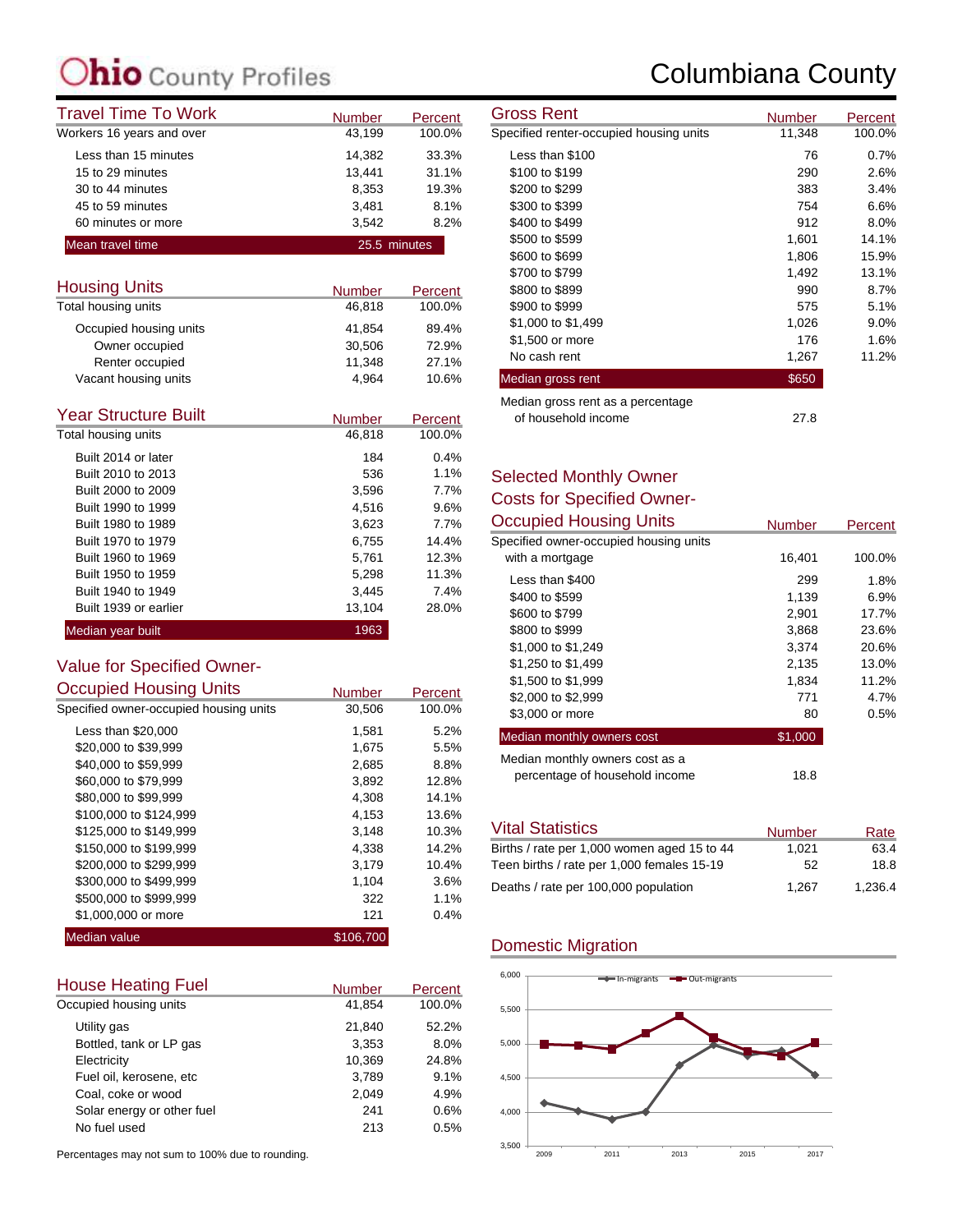### Columbiana County

#### **Agriculture**

| $1.9110$ and $0.01$             |               |
|---------------------------------|---------------|
| Land in farms (acres)           | 142,422       |
| Number of farms                 | 1.227         |
| Average size (acres)            | 116           |
| Total cash receipts             | \$106,666,000 |
| Per farm                        | \$86.932      |
| Receipts for crops              | \$34.544.000  |
| Receipts for livestock/products | \$72,122,000  |
|                                 |               |

#### **Education**

| Traditional public schools buildings      | 35       |
|-------------------------------------------|----------|
| <b>Students</b>                           | 13,716   |
| Teachers (Full Time Equivalent)           | 1,043.8  |
| Expenditures per student                  | \$8,858  |
| <b>Graduation rate</b>                    | 93.8     |
| Community/charter schools buildings       | 1        |
| <b>Students</b>                           | 574      |
| Teachers (Full Time Equivalent)           | 117.0    |
| Expenditures per student                  | \$6,292  |
| <b>Graduation rate</b>                    | 53.7     |
| Private schools                           | 3        |
| <b>Students</b>                           | 580      |
| 4-year public universites                 | 0        |
| Regional campuses                         | 2        |
| 2-year public colleges/satellites         | 0        |
| <b>Ohio Technical Centers</b>             | 2        |
| Private universities and colleges         | $\Omega$ |
| Public libraries (Districts / Facilities) | 77<br>7  |

### **Transportation**

| Registered motor vehicles                  | 127,955        |
|--------------------------------------------|----------------|
| Passenger cars                             | 76.192         |
| Noncommercial trucks                       | 24.585         |
| Total license revenue                      | \$3,478,773.27 |
| Permissive tax revenue                     | \$1,654,655.00 |
| Interstate highway miles                   | 0.00           |
| Turnpike miles                             | 0.00           |
| U.S. highway miles                         | 50.44          |
| State highway miles                        | 251.96         |
| County, township, and municipal road miles | 1.331.69       |
| Commercial airports                        | 2              |

#### Health Care

| Physicians                                   | 107   |
|----------------------------------------------|-------|
| Registered hospitals                         | 2     |
| Number of beds                               | 351   |
| Licensed nursing homes                       | 12    |
| Number of beds                               | 919   |
| Licensed residential care                    | 9     |
| Number of beds                               | 392   |
| Persons with health insurance (Aged 0 to 64) | 91.0% |
| Adults with insurance (Aged 18 to 64)        | 89.7% |
| Children with insurance (Aged Under 19)      | 94.5% |
|                                              |       |

### **Communications**

| <b>Television stations</b>      | 0       |
|---------------------------------|---------|
| Radio stations                  | 0       |
| Daily newspapers                | 3       |
| Circulation                     | 16,412  |
| Average monthly unique visitors | 302,363 |
| Weekly newspapers               |         |
| Circulation                     | 23,445  |
| Average monthly unique visitors | 133,319 |
| Online only                     |         |
| Average monthly unique visitors |         |

#### Crime

| Total crimes reported in Uniform Crime Report | 655 |
|-----------------------------------------------|-----|
| Violent crime                                 | 49  |
| Property crime                                | 606 |
|                                               |     |

#### **Finance**

| FDIC insured financial institutions (HQs) |     |
|-------------------------------------------|-----|
| Assets (000)                              | \$0 |
| Branch offices                            | 34  |
| Institutions represented                  | 10  |

### Transfer Payments

| Total transfer payments                    | \$1,124,405,000 |
|--------------------------------------------|-----------------|
| Payments to individuals                    | \$1,100,713,000 |
| Retirement and disability                  | \$409,152,000   |
| Medical payments                           | \$545.058.000   |
| Income maintenance (Supplemental SSI,      |                 |
| family assistance, food stamps, etc)       | \$81,973,000    |
| Unemployment benefits                      | \$7.962.000     |
| Veterans benefits                          | \$33,002,000    |
| Federal education and training assistance  | \$15,513,000    |
| Other payments to individuals              | \$8,053,000     |
| Total personal income                      | \$3,902,646,000 |
| Depedency ratio                            | 28.8%           |
| (Percent of income from transfer payments) |                 |

#### Voting

| Number of registered voters | 66.688 |
|-----------------------------|--------|
| Voted in 2018 election      | 36.581 |
| Percent turnout             | 54.9%  |
|                             |        |

### State Parks, Forests, Nature Preserves,

| Scenic Waterways, And Wildlife Areas |        |
|--------------------------------------|--------|
| Areas/Facilities                     |        |
| Acreage                              | 12.176 |

#### Per Capita Personal Income